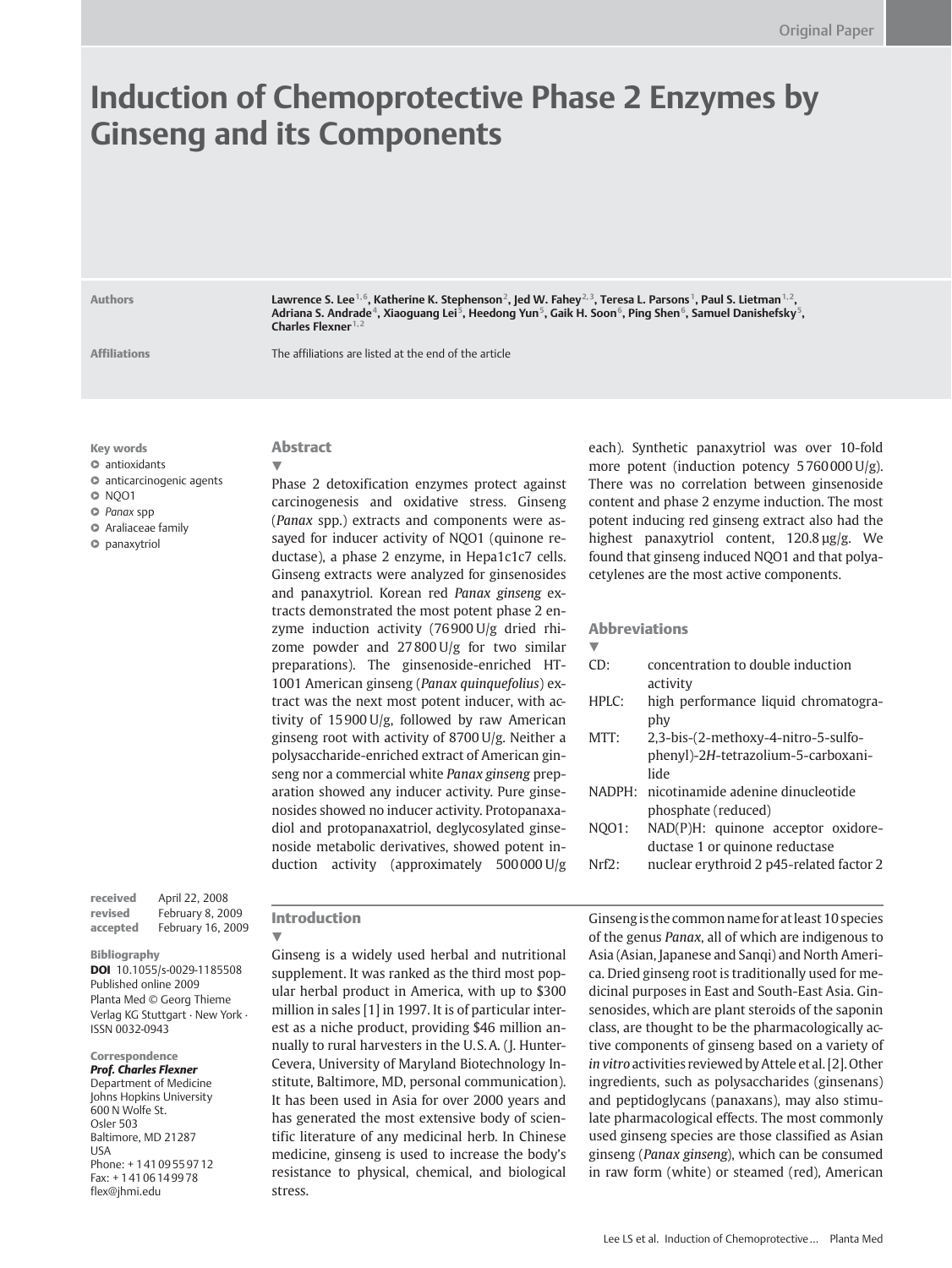ginseng (Panax quinquefolius) and Sanqi ginseng (Panax notoginseng).

Numerous studies have evaluated the cancer preventive effects of ginseng [3]. Studies with rodent models using ginseng extract or component supplementation have reported reductions in chemically-induced cancer incidence in a variety of models [4]. A casecontrol study of 1987 pairs of humans showed a large reduction in risk (odds ratio 0.5, 95% confidence interval 0.44–0.58) of developing some forms of cancer in subjects taking ginseng. Reductions in the risk of developing lung, gastrointestinal tract, liver, pancreatic and ovarian cancers were also reported [5]. A cohort study involving 4634 subjects in South Korea reported a 60% reduction in the incidence of cancers in ginseng consumers (odds ratio 0.4, 95% confidence interval 0.28–0.56), as well as demonstrating a dose-response relationship [6].

Evidence is very strong that phytochemicals derived from certain plants, such as sulforaphane from broccoli, can protect against cancer development, and that one of the principal mechanisms is induction of phase 2 detoxification enzymes. These enzymes modulate carcinogen metabolism and neutralize reactive electrophiles which may be ultimate carcinogens or mutagens [7]. Phase 2 enzymes have been described as indirect antioxidants and induction of these enzymes can provide sustained protection against oxidative damage [8].

We postulate that ginseng may exert its cancer chemopreventive activity in part by inducing phase 2 enzymes. This hypothesis is bolstered by the fact that ginseng administration induces the antioxidant enzymes superoxide dismutase and glutathione peroxidase in rats [9]. Ginseng has been shown to have indirect antioxidant activities beyond its direct free radical scavenging ability [10]. Cell lines incubated with pure ginsenosides, Rg3, Rg5 and Rh2, obtained from Korean red ginseng, had a 2- to 3-fold increase in activation of nuclear erythroid 2-related factor 2 (Nrf2), as measured by the antioxidant response element luciferase reporter assay (Thimmulappa R, Johns Hopkins University, Baltimore, MD, personal communication). Induction of phase 2 enzymes is mediated through the antioxidant response element pathway [11], and thus we postulated that ginseng extracts might induce phase 2 enzymes mediated by this pathway.

## Materials and Methods

#### $\blacktriangledown$ **Materials**

All solvents (dimethyl sulfoxide, acetonitrile, dimethylformamide) were HPLC grade and obtained from J. T. Baker. Cell culture media and sera were from Gibco-BRL. Bioassay and other reagents were from Sigma-Aldrich.

Ground dry American ginseng (Panax quinquefolius) root was obtained through the American Ginseng Board, from APN Laboratories (batch 10405, capsule containing 500 mg American ginseng extract and 2 mg of vegetable magnesium stearate). Ginsenoside-enriched heat-processed American ginseng extract (Remember-fX®, batch 425, capsule containing 100 mg of HT-1001 extract and 150 mg of fillers), HT-1001 standardized to contain 20–50% total ginsenoside content, and polysaccharide-enriched American ginseng extract (Cold-fX®, batch 139, capsule containing 100 mg of CVT-E002 extract and 90 mg of fillers), CVT-E002 standardized to contain 80% poly-furanosyl-pyranosyl-saccharides, were purchased from CV Technologies, Inc. Korean red Panax ginseng extracts were obtained from Ginseng Science, Inc. (Sun Ginseng®) and Aipop Co. White Panax ginseng, standardized

to 4% total ginsenoside content (Ginsana®,G115) was obtained from Pharmaton. Panax notoginseng capsules were obtained from Holley Pharmaceuticals. Ginsenosides Rb1, Rb2, Rc, Rd, Re, Rg1, pseudoginsengoside F11, notoginsenoside R1, protopanaxadiol, protopanaxatriol, sulforaphane, β-naphthoflavone and rifampin (all > 95% purity) were purchased from LKT Laboratories.

Panaxytriol (> 95% pure) was synthesized by two of the authors (HY, SD), as previously described [12]. β-Glucosidase (almond source) was obtained from Sigma-Aldrich.

# Phase 2 enzyme inducer assay

Ginseng extracts were prepared in a mixture of equal parts of dimethyl sulfoxide, acetonitrile, dimethylformamide and water. Pure ginsenosides and panaxytriol were dissolved in dimethyl sulfoxide. Phase 2 enzyme inducer activity was measured using a rapid assay of activity of representative phase 2 enzyme in a cell line. This assay was originally developed by Prochaska and colleagues [13] and has been further refined [14]. Briefly, Hepa 1c1c7 murine hepatoma cells were grown in 96-well microtiter plates. Serial dilutions of the extracts or compounds which were assayed were added into the wells. After 48 hours, the cells were lysed and the activity of NAD(P)H: quinone acceptor oxidoreductase 1 (NQO1 or quinone reductase) was assayed by the addition of a reaction mixture containing an NADPH-generating system, menadione and MTT. NQO1 catalyzes the reduction of menadione to menadiol by NADPH, and MTT is reduced non-enzymatically by menadiol, resulting in the formation of a blue color that can then be quantitated [15]. The reaction was stopped after 5 minutes by adding dicoumarol, a potent inhibitor of NQO1. NQO1 activity and protein content of the lysate were measured in duplicate plates with an optical microtiter plate absorbance reader at 490 nm and 550 nm, respectively. The concentration of the extract or compound which doubles the inducer activity is designated as the concentration of doubling (CD). One unit of inducer activity is defined as the amount that, when added to a single microtiter well, doubles the NQO1 specific activity. Sulforaphane and βnaphthoflavone were used as positive controls in each bioassay.

## Analysis of ginsenoside and panaxytriol content

The ginseng powders were extracted and then assayed for ginsenoside components by high performance liquid chromatography (HPLC) analyses in our laboratory. In brief, authentic calibration standards and quality assurance samples for each of 6 ginsenosides were dissolved in methanol: water (30:70). The calibrators, quality assurance samples, and unknowns were separated by HPLC using an Alliance 2690 separations module with a 996 photodiode array detector (Waters Corp.). A Beckman Ultrasphere  $5 \mu m$ ,  $250 \times 4.6 \text{ mm}$  column was used for separation, and compounds were monitored at 198 nm. The mobile phase consisted of solvent A (10 mM potassium dihydrogenphosphate : acetonitrile 80 : 20), solvent B (acetonitrile :water 85 : 15) and solvent C (acetonitrile). A gradient elution profile was employed for the run. The Waters Empower Pro Chromatography Software (version 5.00.00.00,Waters Corp.) was used for data collection and analysis. Using the above method, we obtained calibration curves for the 6 ginsenosides, and each had inter- and intraday precision and accuracy of > 85%. The contents of each capsule were oven-dried and separated into 100-mg aliquots using a calibrated analytical balance. The aliquots were then sonicated at 65 °C with 3.3 mL of 40% methanol for 30 min, centrifuged (1500 G for 10 min), and the supernatant was filtered (1500  $\times$  g for 20 min) using a Centricon Plus-20 filter (Fisher Scientific). This step was repeated two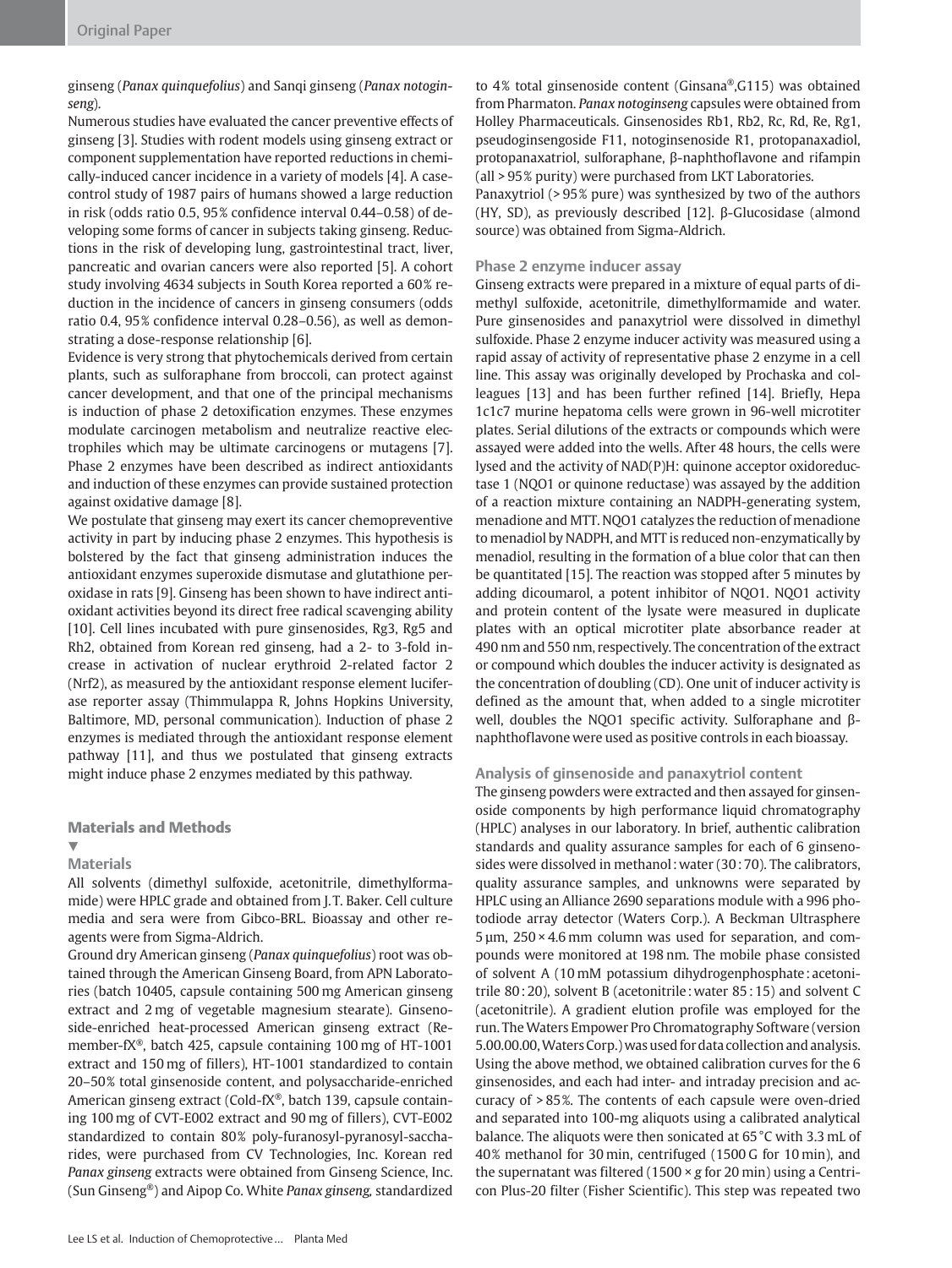|  | Table 1 Phase 2 inducer activity and ginsenoside content of ginseng extracts. |  |  |  |
|--|-------------------------------------------------------------------------------|--|--|--|
|--|-------------------------------------------------------------------------------|--|--|--|

| Ginsenoside concentrations <sup>2</sup> in commercial preparations |                                  |                 |                 |                 |                  |                  |                 |                  |
|--------------------------------------------------------------------|----------------------------------|-----------------|-----------------|-----------------|------------------|------------------|-----------------|------------------|
| Sample description                                                 | Inducer<br>activity <sup>1</sup> | Rb1             | Rb2             | <b>Rc</b>       | <b>Rd</b>        | Re               | Rq1             | <b>Total</b>     |
| Panax ginseng                                                      |                                  |                 |                 |                 |                  |                  |                 |                  |
| $\triangleright$ Korean red (Aipop®)                               | 27800                            | 1.35            | 0.89            | 1.29            | 0.72             | 0.78             | 0.35            | 5.37             |
| ► Korean red (Sun <sup>®</sup> )                                   | 76900                            | $0.50 \pm 0.00$ | $0.27 \pm 0.01$ | $0.70 \pm 0.05$ | $0.33 \pm 0.00$  | $0.48 \pm 0.003$ | $0.18 \pm 0.00$ | $2.46 \pm 0.07$  |
| $\triangleright$ Ginsana G115                                      | <b>ND</b>                        | 0.84            | 0.45            | 0.73            | 0.45             | 0.51             | 0.32            | 3.29             |
| American ginseng                                                   |                                  |                 |                 |                 |                  |                  |                 |                  |
| $\triangleright$ ground root                                       | 8700                             | $1.61 \pm 0.20$ | $0.02 \pm 0.00$ | $0.23 \pm 0.01$ | $0.34 \pm 0.020$ | $0.97 \pm 0.04$  | $0.14 \pm 0.00$ | $3.32 \pm 0.26$  |
| REMEMBER-fX <sup>®</sup><br>►<br>$(HT-1001)$                       | 15900                            | $0.94 \pm 0.30$ | $0.03 \pm 0.01$ | $0.34 \pm 0.12$ | $0.30 \pm 0.113$ | $0.74 \pm 0.06$  | $0.11 \pm 0.01$ | $2.47 \pm 0.62$  |
| $\triangleright$ COLD-fX <sup>®</sup> (CVT-E002)                   | <b>ND</b>                        | $0.65 \pm 0.05$ | $0.03 \pm 0.05$ | $0.26 \pm 0.02$ | $0.14 \pm 0.013$ | $0.37 \pm 0.00$  | $0.06 \pm 0.00$ | $1.50 \pm 0.08$  |
| Panax notoginseng                                                  | 2000                             | $4.80 \pm 0.73$ | $0.10 \pm 0.01$ | $\Omega$        | $1.20 \pm 0.208$ | $2.03 \pm 0.11$  | $5.25 \pm 0.10$ | $13.38 \pm 1.16$ |
|                                                                    |                                  |                 |                 |                 |                  |                  |                 |                  |

<sup>1</sup> Inducer activity expressed as U/g, ND = not detected. <sup>2</sup> Concentrations of ginsenosides are expressed as % weight/weight, mean ± SD; analytical techniques are described in the text

additional times using 3.3 and 3.4 mL of 30% methanol. 40 µL of the resulting solution were used for HPLC.

The ginseng powders were also assayed for panaxytriol content by gas chromatography-mass spectrometry (GC/MS) analyses in our laboratory. In brief, 1 mL of methanol was added into 0.1 g of ginseng powder and incubated at room temperature overnight. After centrifugation for 10 mins at 3500 rpm (Eppendorf 5424) at room temperature, the supernatant was collected and transferred into 15 mL falcon tubes. The same procedure was repeated for three times and the supernatants combined. The extract was dried with nitrogen gas and the residue was reconstituted in 1 mL of n-hexane. The hexane extract was then centrifuged for 3 min at 3500 rpm at room temperature. 200 µL of supernatant was aliquoted into microfuge tubes and 2 µL of 100 µg/mL internal standard (panaxytriol ketone) was added. The mixture was vortexed and transferred into a glass vial for GC/MS analysis. GC/MS analysis was performed on an Agilent 6890 N GC coupled to a 5975 inert XL mass selective detector (MSD) (Agilent Technologies). A DM-1 capillary column (cross-linked methyl siloxane) (30 m × 0.25 mm × 0.25 µM film thickness) (Dikma Technologies) was used. Purified helium gas (purity 99.9999%; Soxal) was used as the carrier gas at a constant column flow rate of 1 mL/min. Standards and samples were injected using an Agilent 7683B series autosampler into a 4 mm ID focus liner (SGE). The injection volume was 1.0 µL. Samples were injected in split mode with a split ratio of 10 : 1, and a split flow of 10 mL/min. The mass spectrometer was operated in EI mode. The quantitative ion at  $m/z = 118.0$  and  $m/z = 101.9$  were selected for panaxytriol ketone, the internal standard (IS), and panaxytriol, the analyte, respectively.

## Statistical methods

Simple pairwise correlations (using the Pearson method) were performed between inducer activity of the ginseng powders and the concentrations of individual ginsenosides, and with the total ginsenoside and panaxytriol content, with and without stratifying for ginseng type. Data were analyzed using Stata version 8.2 (Stata Corp.).

## **Results**

 $\blacktriangledown$ 

The NQO1 inducer activities of ginseng extracts are summarized in **• Table 1.** The Korean red ginseng extracts demonstrated the most potent phase 2 enzyme induction activity, with CD values of 87  $\mu$ g/mL (76900 U/g sample) for Sun Ginseng® and 240  $\mu$ g/ mL (27 800 U/g sample) for the Aipop® sample. The ginsenosideenriched HT-1001 American ginseng extract was the next most potent, with a CD value of  $420 \mu g/mL$  (15900 U/g), followed by ground American ginseng root with a CD value of 767 µg/mL (8700 U/g). Neither the polysaccharide-enriched extract of American ginseng nor the white Panax ginseng extract (Ginsana G115 extract) yielded any inducer activity.

The phase 2 enzyme inducer activity of ginseng components is summarized in  $\circ$  Table 2. None of the 6 pure ginsenosides that are most abundant in ginseng (Rb1, Rb2, Rc, Rd, Re, Rg1) yielded detectable induction activity. Pseudoginsenoside F11 and notoginsenoside R1, found mainly in American ginseng and Panax notoginseng, respectively, also did not demonstrate any induction activity. However, protopanxadiol and protopanaxatriol, which are deglycosylated derivatives of the ginsenosides, yielded potent induction activity, with CD values of  $29 \mu M$  (499000 U/g) and  $28 \mu$ M (499 000 U/g), respectively. To determine if the aglycones of these ginsenosides have inducer activity, we incubated ginsenoside Rb1 with 1 U/mL of β-glucosidase over 48 hours at 37 °C. The resultant metabolites did not exhibit any induction activity. Panaxytriol was over 10-fold more potent as an inducer than either protopanxadiol or protopanaxatriol, and it had an average CD of 3.85 µM, or 5 760 000 U/g. For comparison, the reported CD value of sulforaphane was  $0.2 \mu M$  (188000000 U/g), and chlorophyll a was  $250 \mu M (24600 U/g)$  [16].

**Table 1** also shows the ginsenoside content of the various ginseng extracts tested. The Panax notoginseng extract had the highest content of total ginsenosides, while the polysaccharide enriched American ginseng COLD‑fX® extract contained the least. There was no correlation between total ginsenoside content and phase 2 enzyme inducer activity ( $R^2$  = 0.07, p = 0.58). There were also no correlations between concentrations of individual ginsenosides and inducer activity (not shown).

The panaxytriol content of the most potent phase 2 enzyme inducing extract Sun ginseng® was 120.8 µg/g. The two next most potent inducers, the Aipop® red ginseng extract and HT-1001 also contained panaxytriol, 9.42 µg/g and 9.38 µg/g, respectively. In contrast, the ginseng extract that did not induce phase 2 enzymes, COLD-fX<sup>®</sup> had very low levels of panaxytriol at  $0.616 \,\mu$ g/ g. The correlation was significant ( $R^2$  = 0.92, p = 0.04).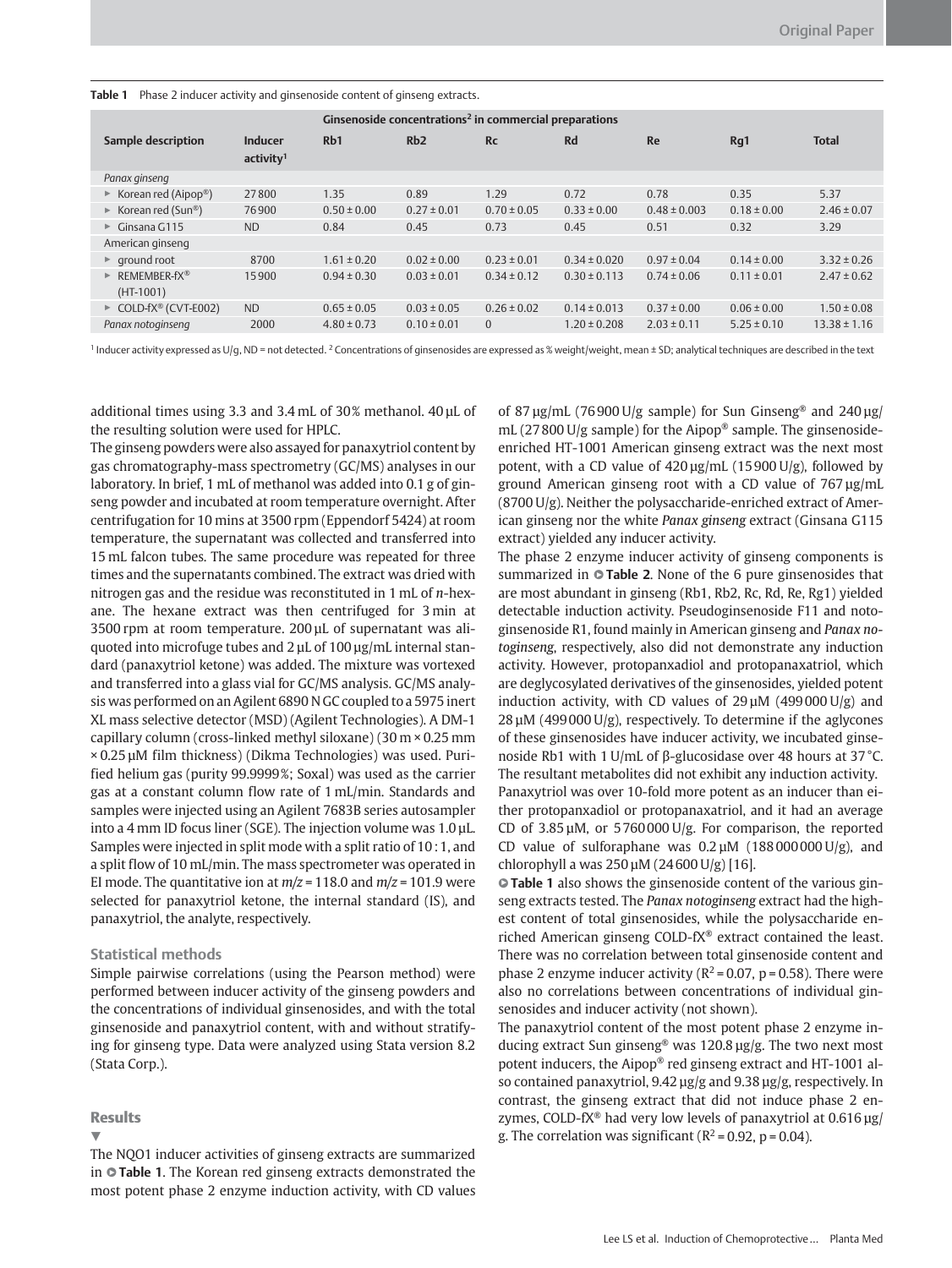#### Table 2 Phase 2 inducer activity and structures of ginsenosides and panaxytriol.

| Component           | <b>Structures</b>            |                                                     |                                     | Inducer activity <sup>1</sup> |
|---------------------|------------------------------|-----------------------------------------------------|-------------------------------------|-------------------------------|
| <b>Ginsenosides</b> |                              | $R_2$ -<br>OH<br>$R_1 - O$                          |                                     |                               |
|                     | $R_1$                        | R <sub>2</sub>                                      | R <sub>3</sub>                      |                               |
| Rb1                 | -glc $[2 \rightarrow 1]$ glc | -glc $[6 \rightarrow 1]$ glc                        | $-H$                                | not detected                  |
| Rb <sub>2</sub>     | -glc $[2 \rightarrow 1]$ glc | -glc[6 $\rightarrow$ 1] $\alpha$ -L-arabinopyranose | $-H$                                | not detected                  |
| Rc                  | -glc $[2 \rightarrow 1]$ glc | -glc[6 $\rightarrow$ 1] $\alpha$ -L-arabinofuranose | $-H$                                | not detected                  |
| Rd                  | -glc $[2 \rightarrow 1]$ glc | -glc                                                | -H                                  | not detected                  |
| Re                  | $-H$                         | -glc                                                | -O-glc[ $2 \rightarrow 1$ ]rhamnose | not detected                  |
| Rg1                 | $-H$                         | -glc                                                | -O-glc                              | not detected                  |
| Protopanaxadiol     | $-H$                         | $-H$                                                | $-H$                                | 499000                        |
| Protopanaxatriol    | $-H$                         | $-H$                                                | $-OH$                               | 499000                        |
| Panaxytriol         |                              | $\overrightarrow{CH}$                               |                                     | 5760000                       |

<sup>1</sup> Inducer activity expressed as  $U/g$ . glc = glucose

#### **Discussion**

 $\blacktriangledown$ 

There is accumulating evidence that phase 2 enzymes do not operate at their full capacity, can be activated in many tissues, and that induction of these enzymes is an effective and sufficient strategy for protecting against cancer and many other types of toxicities, including oxidative stress [17]. Therefore, it is important to identify safe and cost-effective inducers of phase 2 enzymes.

Ginseng is widely consumed as a dietary supplement and a food to promote health in a variety of formulations. We evaluated various ginseng sources which are commercially available, and identified those that induce phase 2 enzymes in vitro. This activity may contribute to the cancer chemoprotective and antioxidant effects observed by others in animal models, and in epidemiological studies of ginseng effects [18].

Substantial phase 2 enzyme inducer activity was found in some, but not all, ginseng preparations. Although previous reports have attributed pharmacological effects of ginseng extracts, including antineoplastic and immunomodulatory effects, to sterols known as ginsenosides [2], the phase 2 enzyme induction activity that we observed is unlikely to be attributable to any of the 6 most abundant ginsenosides. When we tested these as pure compounds, they had no direct activity nor were their metabolites active after we treated the parent ginsenoside Rb1 with β-glucosidase. HPLC analyses of each of the extracts revealed that there was no correlation between the concentration of major ginsenosides and phase 2 enzyme inducer activity. Although protopanaxadiol and protopanaxatriol demonstrated potent inducer activity, these aglycones are not found in significant amounts in ginseng extracts [19], and thus could not account for the phase 2 enzyme inducer activity of the extracts we tested.

Of the extracts tested, the Korean red ginseng extracts exhibited the most potent phase 2 enzyme activity, although they did not contain the highest content of ginsenosides. This could be a result of chemical modifications that are by-products of steam-processing [20]. The ginsenoside-enriched HT-1001 American ginseng extract yielded more potent activity than raw American ginseng,

also suggesting that heat-processing may have produced biologically active compounds which may be more potent phase 2 enzyme inducers. This is consistent with previous studies of heatprocessed ginseng components, which showed that steaming ginseng alters the composition of ginsenosides and increases endothelial relaxation, antioxidant [21] and antiproliferative activities [22].

Ginseng does, however, contain small amounts of other compounds which may be very potent phase 2 enzyme inducers. For example, compounds such as polyacetylenes [23] may be potent electrophiles which activate Nrf2. Consistent with predictions based on structural considerations of other phase 2 enzyme inducers, we have shown that panaxytriol, a polyacetylene, was a very potent inducer of NQO1.We have shown that the ginseng extracts which induce phase 2 enzymes also had higher concentrations of panaxytriol. Polyacetylenes have been found to be cytotoxic in a variety of cancer cell lines [24–26], and the ginseng polyacetylene evaluated in this study was toxic to Hepa1c1c7 cells at concentration greater than 50 µM (data not shown). However, these compounds have little toxicity in rodent models [27], and thus may have a promising role in cancer chemoprevention. Due to the over 10-fold greater potency of these compounds weight-by-weight compared to ginsenosides, we view this as an intriguing observation which now requires further investigation. We have also demonstrated that a component of ginseng, panaxytriol, that was derived from total chemical synthesis, has potent phase 2 enzyme induction activity. Further understanding of the induction of phase 2 enzymes by various ginseng preparations and components may help identify a role for these widely used nutritional supplements in public health and disease prevention. We recently completed a clinical study of one of the American ginseng extracts tested in this set of experiments (HT-1001), and showed a reduction in oxidative stress markers in healthy volunteers consistent with induction of antioxidant phase 2 enzymes. However, there was no induction of UDP-glucuronosyl transferase 2B7, a phase 2 enzyme, as indicated by metabolism of a probe drug, zidovudine [28].